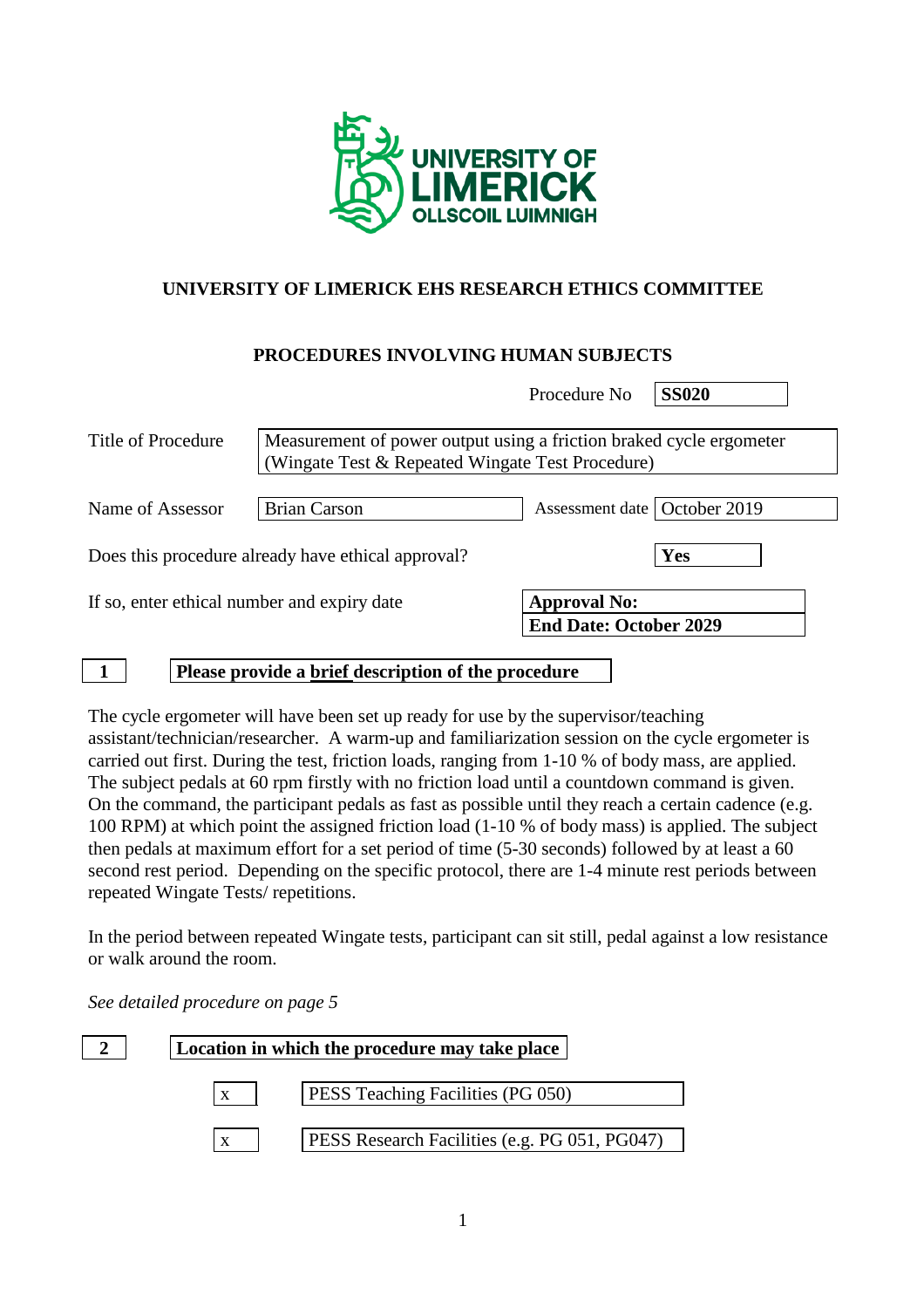

All exercise carries a risk of cardiovascular incident in those who are susceptible. The participants will complete a standard pre-test questionnaire prior to participation, and no one with a history of cardiovascular disease, or a recent lower limb musculoskeletal injury will undertake this procedure. Additionally, all subjects will complete a written informed consent form prior to participation, having read a participant information sheet in full outlining the risks and benefits of participation in the research. Risks include potential fatigue over repeated Wingate Tests, and delayed onset of muscle soreness.

Participants will have no contraindications to safe participation in exercise / physical activity.

# **5 Action to be taken in the event of a foreseeable emergency**

The procedure will be terminated if the volunteer shows any sign of distress.

Standard first aid procedures may be required depending on the severity of the situation. The following standard procedure should be followed in the event of an incident occurring in the PESS building / UL Facility:

1. Stop the procedure. Position the subject to prevent self-injury.

 $x \mid Low - Moderate Risk$ 

2. If appropriate, raise the subject's lower limbs to improve blood flow. Should the subject fail to respond summon help immediately.

- 3. Check vital signs airways, breathing and circulation (ABC)
- 4. If required attempt CPR as soon as possible.
- 5. Requesting Help: Emergency Contact telephone numbers are listed on laboratory door:
	- During normal working hours 9am-5pm, use lab phone to contact the Student Health Centre on **061-20**2534
	- Outside of normal working hours, or if the Student Health Centre number is engaged/busy, use the laboratory phone to dial 3333 for UL security personnel who will then contact the ambulance service. Contact one of the PESS First Aiders – names are listed on the PESS laboratory door.

6. When contacting the above clearly state: Location, Building, Room Number, Nature of Incident/Accident and provide a contact number.

7. Complete the UL 'Accident & Emergency' form (completed by the investigator, not the volunteer). Forms available on UL HR website: https://www.ul.ie/hr/hr-policies-proceduresand-forms-z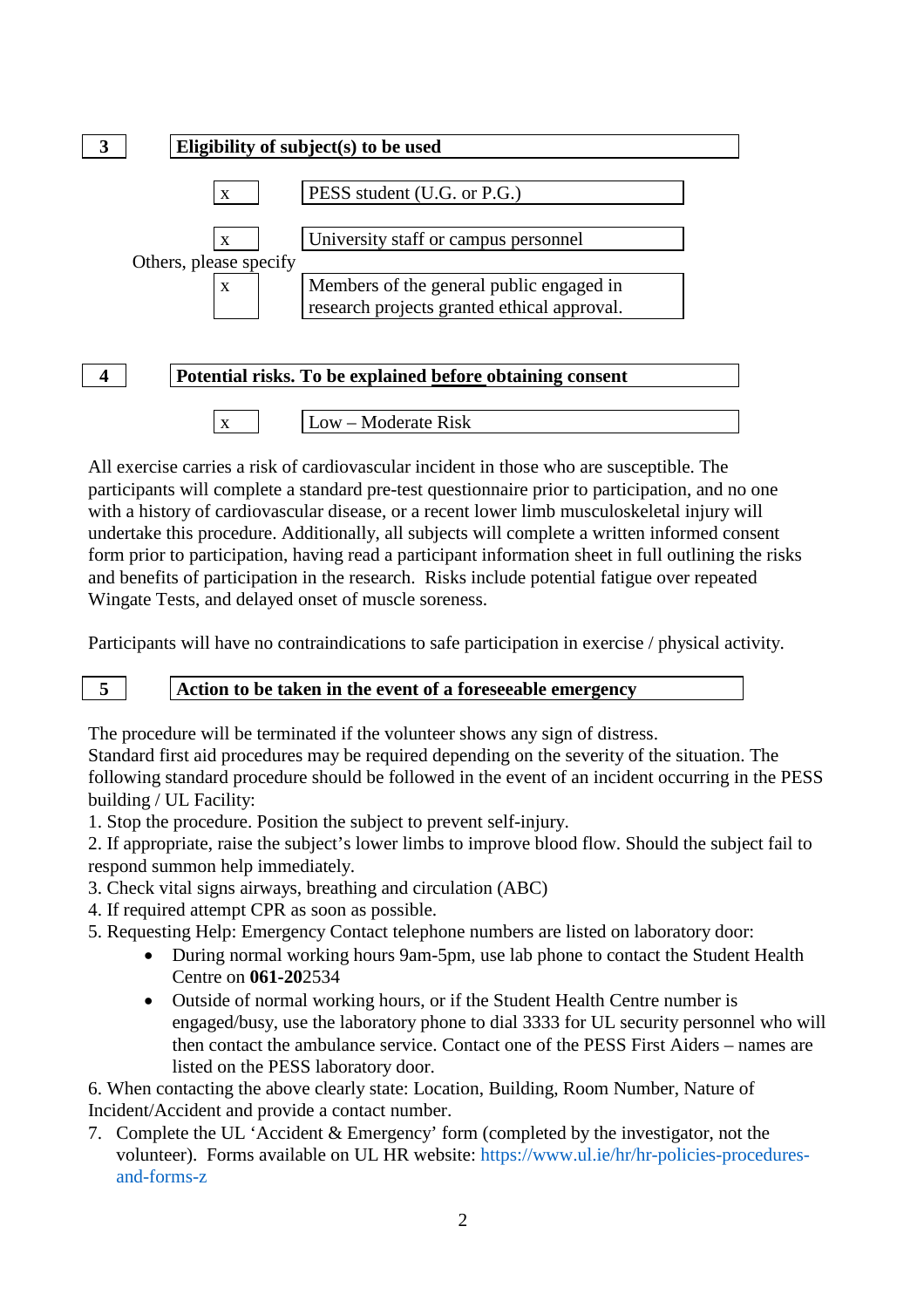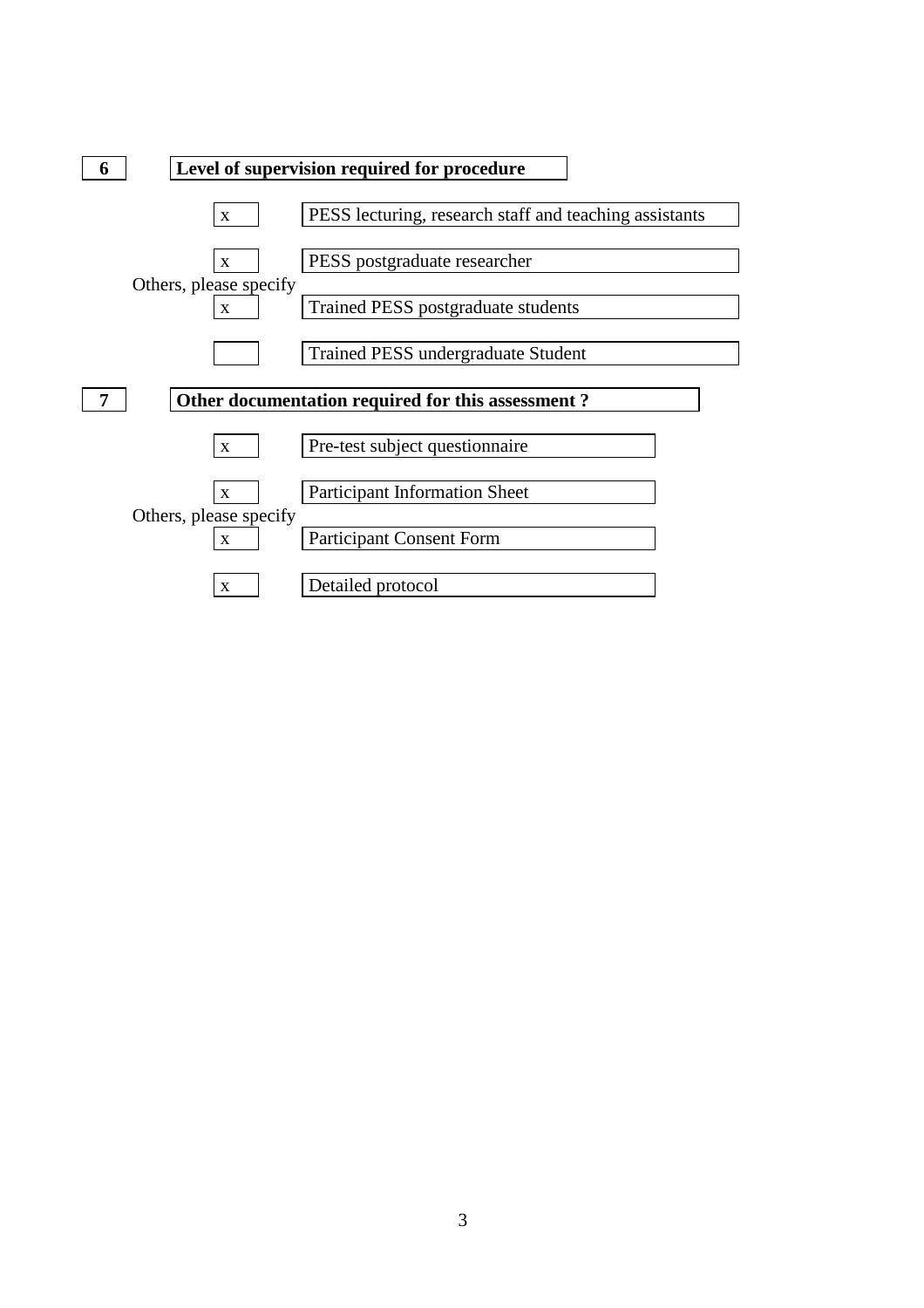# **UNIVERSITY OF LIMERICK EHS RESEARCH ETHICS COMMITTEE**

# **PROCEDURES INVOLVING HUMAN SUBJECTS**

ř.

|         |                                                                 | November 2019<br><b>End Date: July 2029</b>                                                                                                |
|---------|-----------------------------------------------------------------|--------------------------------------------------------------------------------------------------------------------------------------------|
| Granted |                                                                 |                                                                                                                                            |
|         | <b>Brian Carson</b><br><b>Committee approval for experiment</b> | Measurement of power output using a friction braked cycle ergometer<br>(Wingate Test & Repeated Wingate Test Procedure)<br>Assessment date |

**Comments/conditions**

Signed\_\_\_\_\_\_\_\_\_\_\_\_\_\_\_\_\_\_\_\_\_\_\_\_\_\_\_\_\_\_\_\_\_\_\_\_\_\_\_\_\_\_\_ Date 30/01/2020

(Head of Department)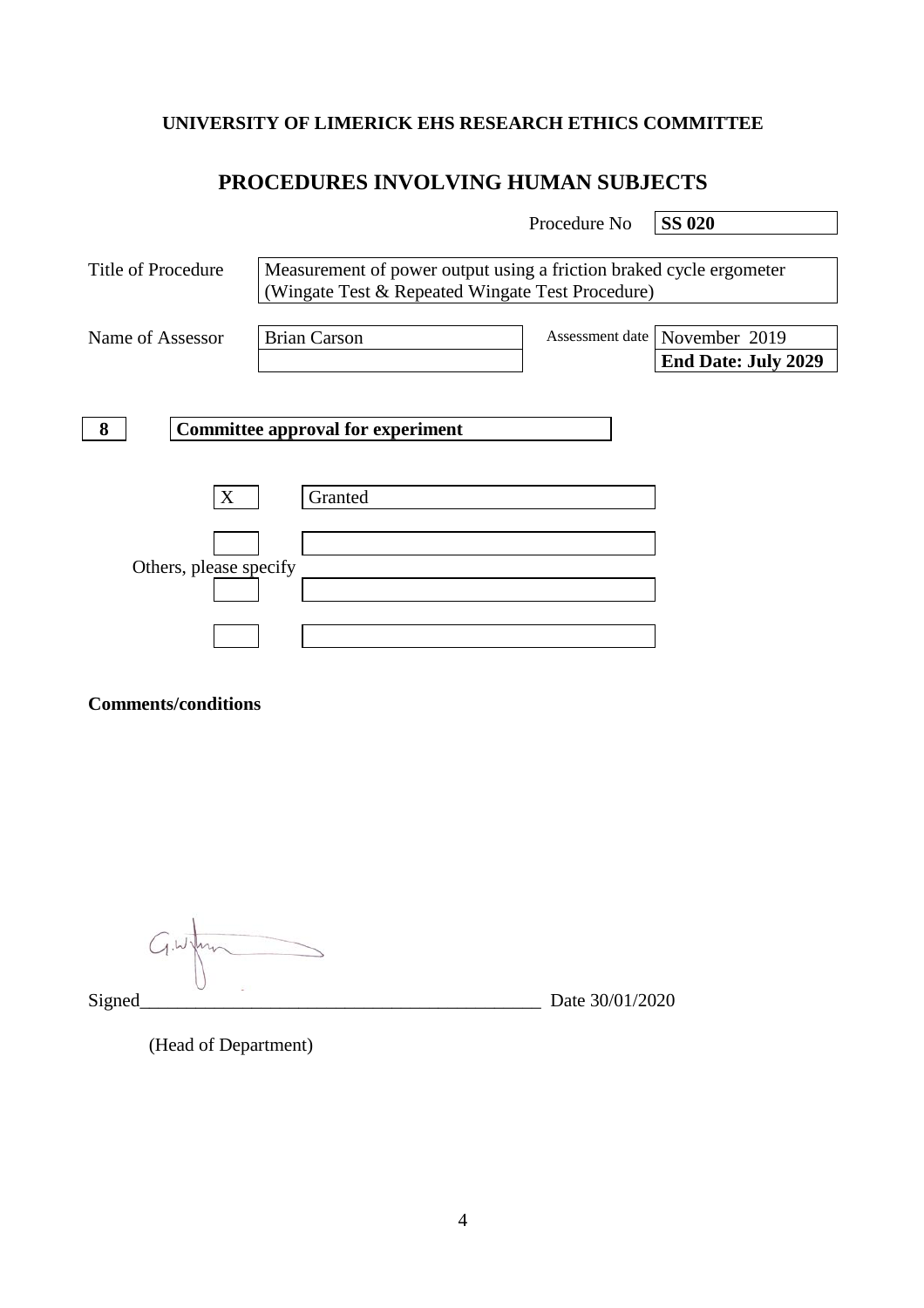#### **Standard Operating Procedure – Wingate**

#### **1. Calculate body mass (kg)**

Participant must be weighed in lightweight clothing with shoes and accessories removed.

- **2. Calculate the 'test weight' (kg)**
	- The 'test weight' is 1-10 % of the participant's body mass.

### **3. Set up**

- 1. Connect the serial port to the port on the bike, plug in power cable to bike and a socket in the wall.
- 2. To tell whether the bike is switched on, the electromagnet which holds the basket up will be on. Test this by pulling the blue cord, the basket should now stay in place.
- 3. Connect the serial cable to the USB‐Serial convertor; plug this into a USB port on PC

### **4. Load software**

- 1. Load the Monark Anaerobic Test software from the desktop.
- 2. Select either database or add group, then select a pre‐existing subject or add person; click run test once a subject has been selected
- 3. A test can now be selected in the protocol selection box, or a new test can be created.
- 4. Select a test.
- 5. Add subject's weight if required

# **5. Warm-Up**

- **Start cycling** For the warm-up, the participant should complete 5 minutes of unloaded cycling  $~10$ -70 rpm.
- **Adding the test weight** Halfway through the warm-up, the participant should briefly stop cycling, the tester should then add the test weight. Once the weight has been added, the tester should then raise the basket away from the flywheel so that the participant can continue cycling at 60rpm with no resistance.
- **Warm-up sprint** With the resistance still raised above the flywheel, a 3-second countdown should begin. The subject must pedal as fast as they can until the countdown is over. The tester should count down " $3 - 2 - 1 - GO!$ ". On the 'Go' signal the tester must lower the test weight basket and the participant must pedal maximally and to maintain maximal speed for approximately 3-seconds. After  $\sim$  3 seconds – once the pedalling speed is high, the tester should clearly shout "STOP" and should remove the test weight so that the particpant can continue cycling, without the test weight, for another minute or so.
- **After the warm-up** After the warm-up is over, the participant should rest for two minutes before performing the sprint test.

# **6. Run Test**

- 1. Right foot in same position at start of each Wingate (i.e. left leg fully extended)
- 2. Click start and get the subject to start pedalling up to speed.
- 3. The load will drop automatically (120rpm) or a button on the handlebars can be pressed to release it onto the flywheel. On the "GO" signal, the participant should begin to accelerate maximally and try to maintain maximal speed throughout the entire test (e.g. 30 seconds).
- 4. After an initial lag time, data will begin recording on the graph displayed.
- 5. The tester must provide verbal encouragement through the test. The test will automatically stop recording once it has been completed.